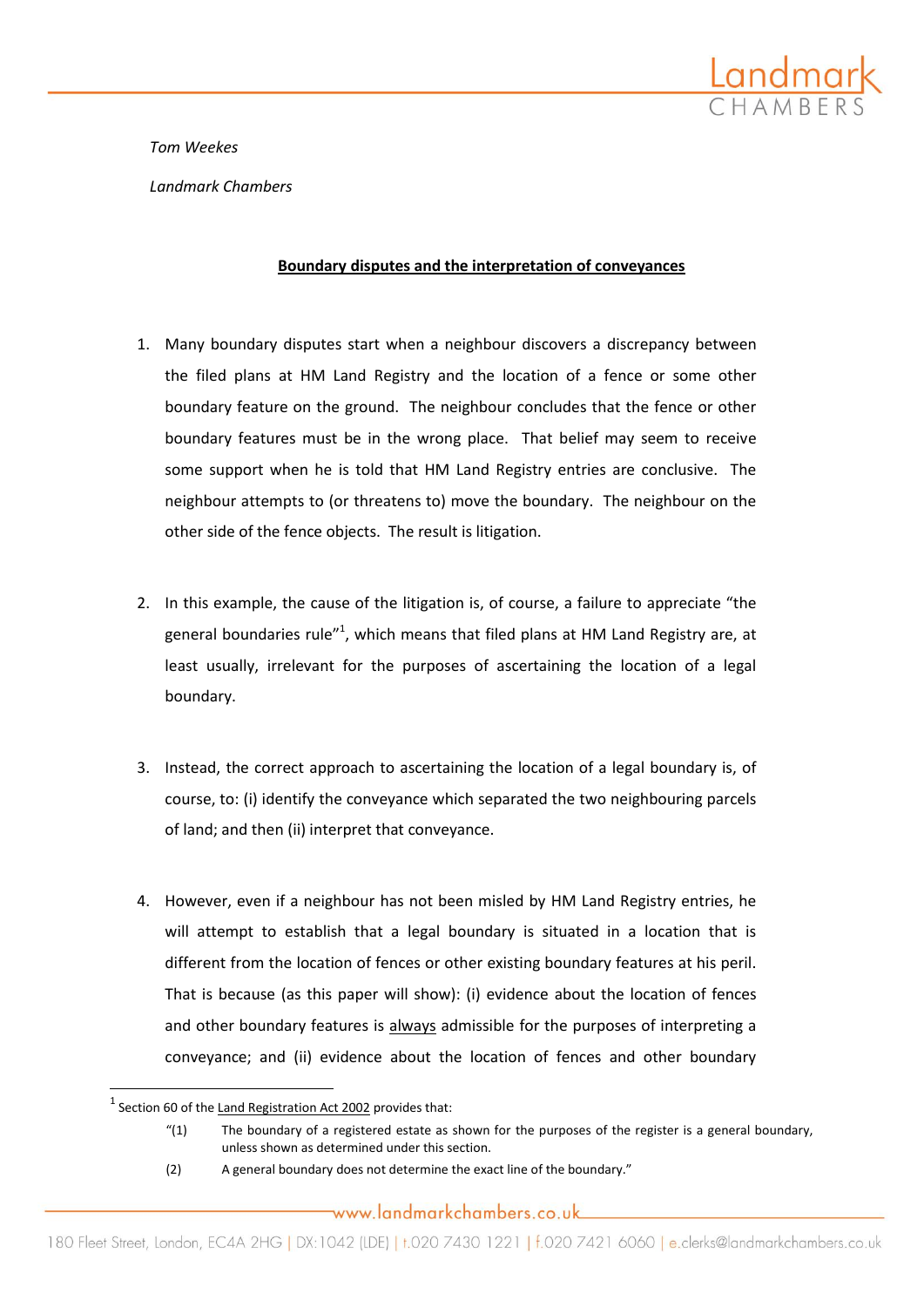

features will frequently play a decisive role in the interpretation of a conveyance (and the ascertainment of legal boundaries).

## **Evidence about the location of boundary features is always admissible**

- 5. Evidence about the location of fences and other boundary features is always admissible for the purposes of interpreting a conveyance.
- 6. That was not always the case. Until recently, extrinsic evidence (i.e. evidence of the circumstances surrounding the execution of a conveyance) was treated as inadmissible when interpreting a conveyance, unless the conveyance was, in some sense, ambiguous (for example, where there was a lack of clarity in a verbal description of the land conveyed or an inconsistency between the verbal description and a plan).
- 7. That rule of interpretation applied, not only to conveyances, but also to contracts and other types of legal document.
- 8. In Mannai Investment Co Ltd v Eagle Star Life Assurance Co Ltd [1997] AC 749 (the landmark case on the interpretation of notices), Lord Hoffmann said that, in its pure form, the rule was that "if the words of the document were capable of referring unambiguously to a person or thing, no extrinsic evidence was admissible to show that the author was using them to refer to something or someone else". In Mannai, Lord Hoffmann subjected this rule to a sustained attack. He said that it was an "extraordinary rule of construction", that was "capricious"; "highly artificial"; "capable of producing results which offend against common sense"; "incoherent*"*; and "based on the ancient fallacy which assumes that descriptions and proper names can somehow inherently refer to people and things"*.* The learned judge said that, when interpreting a notice (and, by implication, other types of legal document), extrinsic evidence should always be admissible.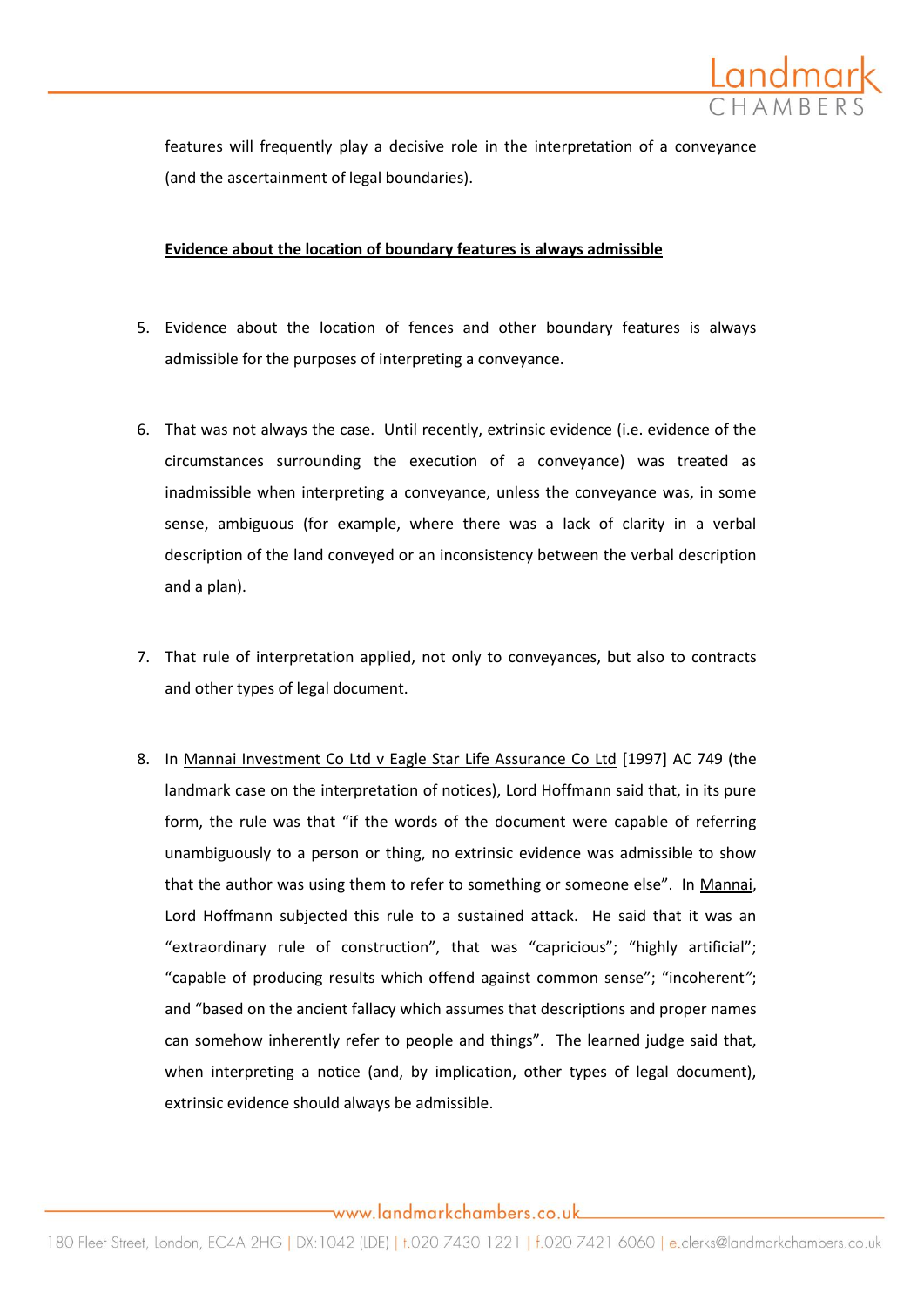

- 9. Lord Hoffmann favoured the rejection of this rule because the drafting of legal documents often contains mistakes. A rule which requires a Court to ignore the factual and other circumstances in which a document was created risks forcing the Court to disregard the facts that would reveal a mistake and thereby prevent the Court from correcting the mistake through the process of interpretation.
- 10. Notwithstanding the rejection of this "extraordinary rule of construction" by the House of Lords, until recently - in the context of conveyances - it has appeared alive and well<sup>2</sup>.
- 11. For example, in Freeguard v Rogers [1999] 1 WLR 375, a case about the subject matter of an option agreement, the Court of Appeal proceeded on the basis that "extrinsic evidence is not admissible to vary or contradict a description which is clear or unambiguous".In Ali v Lane [2007] 1 EGLR 71, which related to a boundary dispute over an area of land a few metres wide, Carnwath LJ said that: "In the modern law, the conveyance...is undoubtedly the starting point. It is only to the extent that it is unclear that extrinsic evidence may have a place."Again, in Bradford v James [2008] BLR 538, which concerned a dispute over the ownership of a cobbled area of courtyard, the trial judge held that his finding that the conveyance was unambiguous "renders inadmissible extrinsic evidence to ascertain the vendors' intention". In the Court of Appeal, Mummery LJ said that, if the trial judge was correct in saying that the conveyance was "clear", the conveyance should indeed "be construed in isolation from the surrounding circumstances existing at that date rather than in light of them."
- 12. Nevertheless, the rule that extrinsic evidence is inadmissible when interpreting a conveyance does finally appear to be in the process of being put to rest.
- 13. In Adam v Shrewsbury [2005] EWCA Civ 1006, [2006] 1 P&CR 27, Neuberger LJ said that the proper interpretation of a conveyance:

 $\overline{\phantom{a}}$ 

 $^2$  In Sammut v Manzi [2008] UKPC 58, [2009] 1 WLR 1834 the Privy Council proceeded on the basis that the rule continued to apply to the interpretation of wills (see Lord Phillips at page 1838).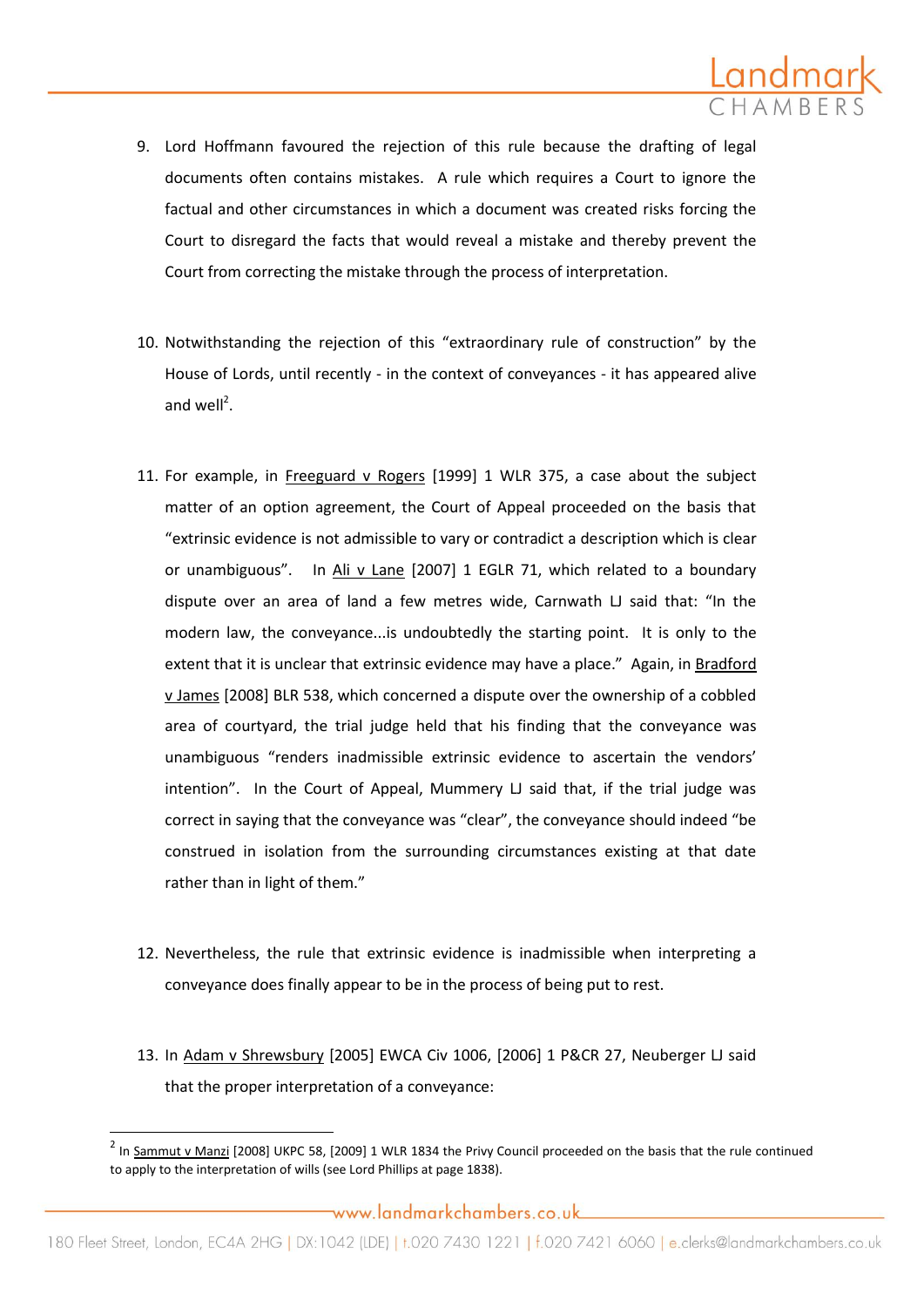

"...turns on the proper analysis of the common intention of the parties, as gathered from the terms of the conveyance, the position on the ground, and the communications passing between the parties before the execution of the conveyance, which would include the provisions of the contract. Although this court excluded as legally irrelevant any communications between the parties outside the conveyance (unless, of course, there is a claim for rectification) in *Scarfe v Adams* [1981] 1 All ER 843 at 851, it seems to me that such a conclusion is inconsistent with the general principle that when construing a document (whether or not it relates to land) all the surrounding circumstances should be taken into account. That this aspect of *Scafe's case* is not the law was decided by this court in Partridge v Lawrence [2004] 1 P&CR 176 at p.187)" (see also Chadwick v Abbotswood Properties Limited [2004] EWCH 1058, per Lewison J at paragraph 43).

- 14. Included in the admissible evidence about "the position on the ground", will be evidence about the location of fences and other boundary features at the date of the conveyance.
- 15. Indeed, when interpreting a conveyance, it is not only fences and other boundary features existing at the date of the conveyance that can be taken into account. The Court can also have regard to the location of fences and other boundary features that were erected at some time after the conveyance. That is because of the rule that, when interpreting a conveyance, evidence about subsequent conduct is admissible.
- 16. The leading case is Watcham v East Africa Protectorate [1919] AC 533. This was an appeal to the Privy Council from the Court of Appeal of East Africa. It concerned land on the banks of the Nairobi River. That land was owned by the Watcham family. It had been conveyed to the Watcham family by the Crown by a certificate under the East African Land Regulations. The certificate gave the area transferred as "66¾ acres, or thereabouts". But the certificate included a description by reference to physical features on the ground which would have resulted in an area of 160 acres. In interpreting the certificate the Privy Council had regard to the fact that the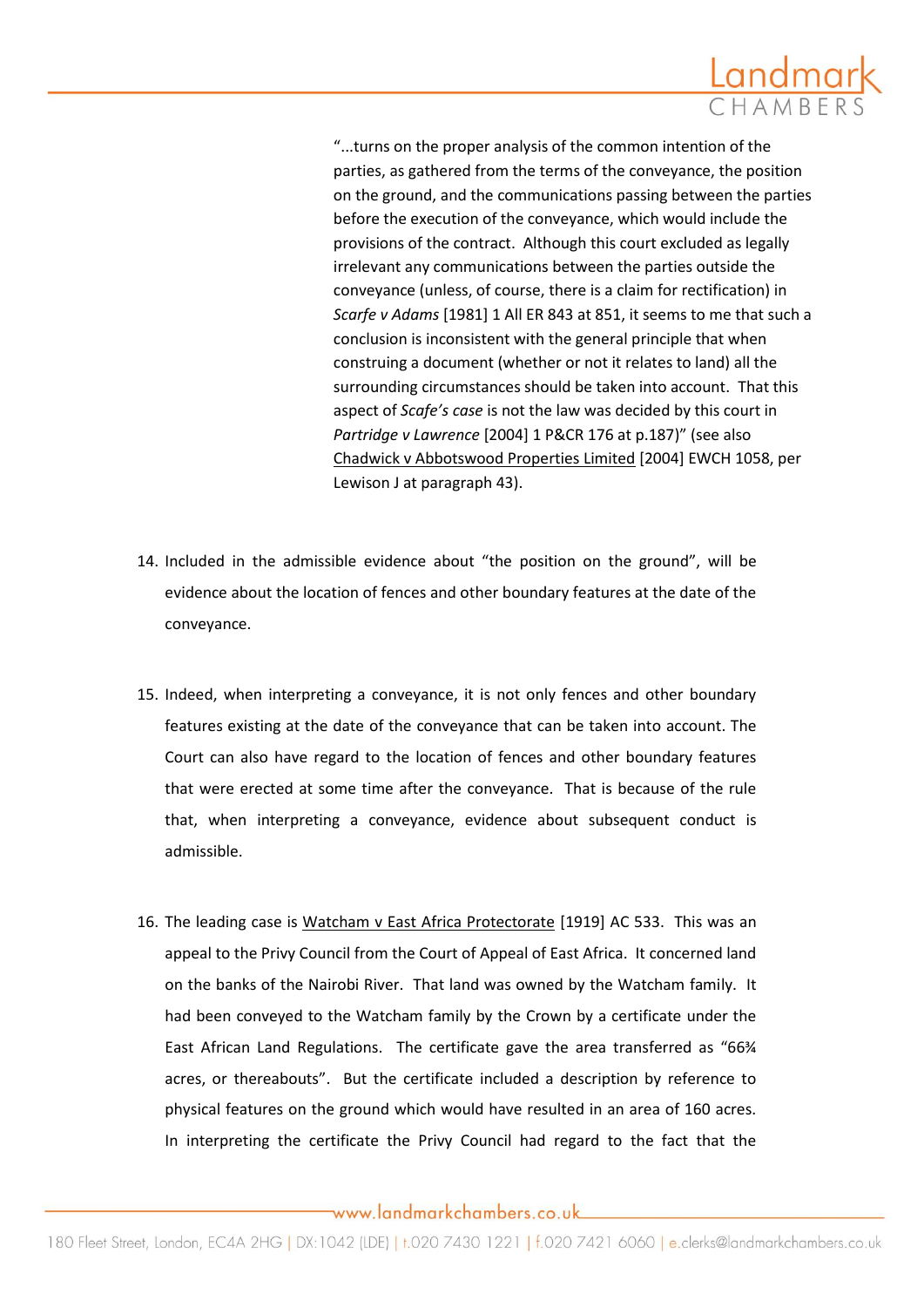

Watcham family had never occupied the more extensive area was held support an interpretation of the certificate which led to a finding that only the smaller area had been conveyed. That fact was held to support a finding that the conveyance was properly interpreted as having conveyed the smaller area of land.

- 17. Over the years, Watcham has been heavily criticized. That is perhaps understandable. Watcham seems inconsistent with the fact that the interpretation of documents should be an objective exercise. What is supposed to matter is how the document would have been interpreted by "a reasonable person". Not how the document might have been subjectively interpreted by the parties. Yet the only obvious purpose in adducing evidence about subsequent conduct of the parties would seem to be to tell you what the parties subjectively thought. In Schuler AG v Wickham Machine Tool Sales Ltd [1974] AC 235, Lord Wilberforce said that Watcham was nothing more than a "refuge of the desperate"<sup>3</sup>.
- 18. Nevertheless, whilst Watcham has been rejected as an authority setting out a general rule about the interpretation of legal documents, as a rule about the interpretation of conveyances Watcham has been held to be good law: see Ali v Lane (supra), Haycocks v Neville [2007] 1 EGLR 78, and Piper v Wakeford [2008] EWCA Civ 1378.

## **Evidence about the location of fences and other boundary features will often of decisive importance**

19. Evidence about the location of fences and other boundary features will, not only always be admissible for the purposes of interpreting a conveyance, but it will often be of decisive importance (and lead to the conclusion that the legal boundary coincides with the location of the boundary features).

 $\overline{\phantom{a}}$ 

<sup>3</sup> Lord Nicholls has, however, (extra-judicially) supported admitting extrinsic evidence when interpreting contracts (see My Kingdom for a Horse: the meaning of words [2005] LQR 577).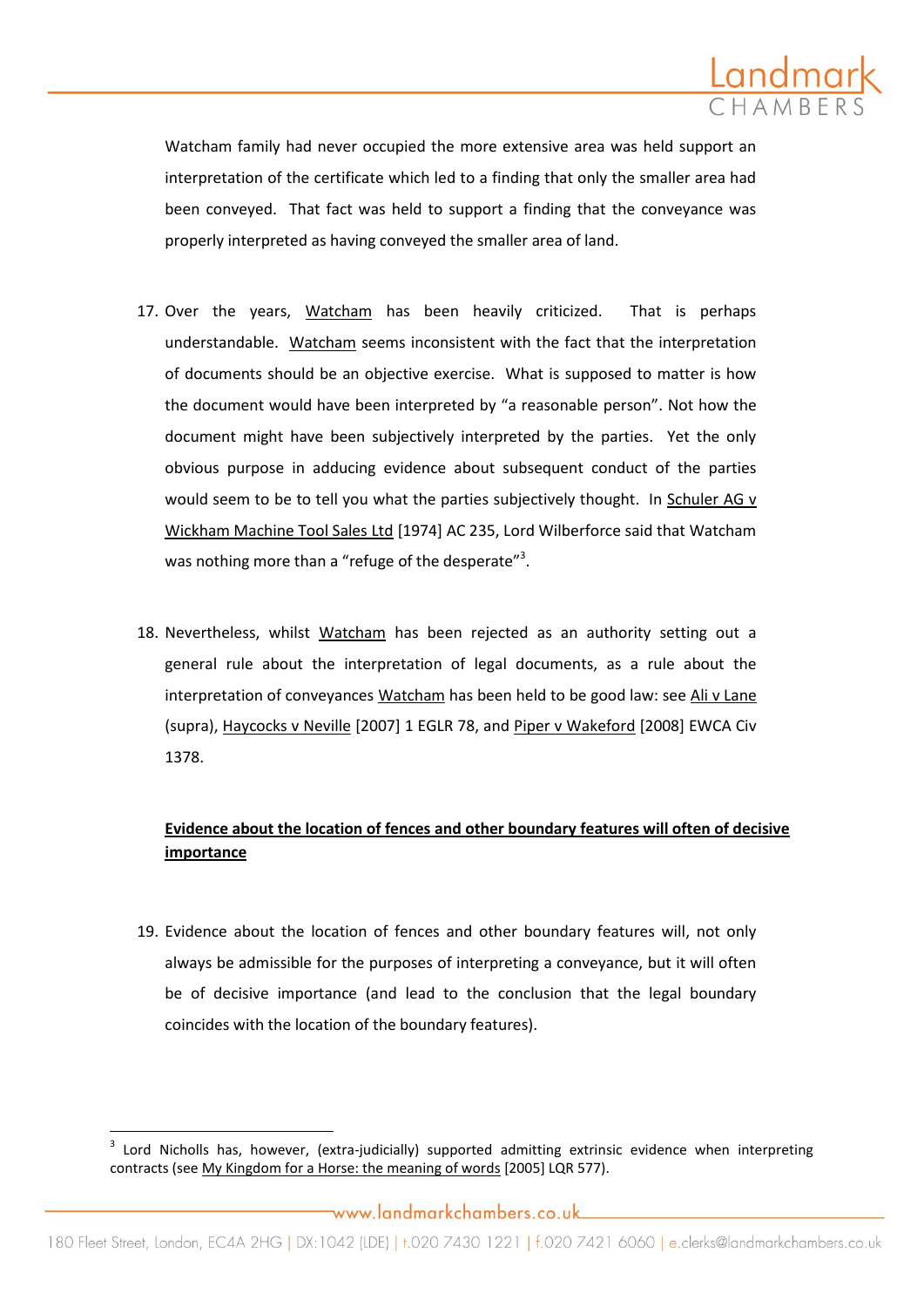

20. First, very often there will be little else to go on. Parcels clauses are often hopelessly imprecise. Plans are very often of a totally inadequate scale. In Neilson v Poole (1969) 20 P&CR 909, Megarry J said that:

> "...in the construction of the parcels clause of a conveyance and the ascertainment of a boundary the court is under strong pressure to produce a decisive result. The prime function of a conveyance is to convey. As to any particular parcel of land, either the conveyance conveys it, or it does not; the boundary between what is conveyed and what is not conveyed must therefore be proclaimed. The court cannot simply say that the boundaries are uncertain, and leave the plot conveyed fuzzy at the edges, as it were. Yet modern conveyances are all too often indefinite or contradictory in their parcels. In such circumstances, to reject any evidence afforded by what the common vendor has done in subsequent conveyances seems to me to require justification by some convincing ground of judicial policy; and I have heard none."

21. Secondly, the proper approach to interpretation of documents no longer focuses on the niceties of language. Cannons of construction are also now of little importance. Rather, the modern approach to the interpretation of conveyances recognizes that the meaning of words is highly dependent on the context in which they have been used. And that, read in context, the correct interpretation of words will often depart from their literal or dictionary meaning. The tendency is against literalism. In Sirius International Insurance Co v FAI General Insurance Ltd [2004] UKHL 54, [2004] 1 WLR 3251, Lord Steyn said:

> "What is literalism? It will depend upon the context. But an example is given in the works of William Paley (1838), vol III, p.60. The moral philosophy of Paley influenced thinking on contract in the  $19<sup>th</sup>$  century. The example is as follows: the tyrant Temures promised the garrison of Sebastia that no blood would be shed if they surrendered to him. They surrendered. He shed no blood. He buried them all alive. This is literalism. If possible it should be resisted in the interpretative process...".

22. When adopting this more flexible approach to interpretation of conveyances, it is easy to see how the location of fences and other boundary features might have a